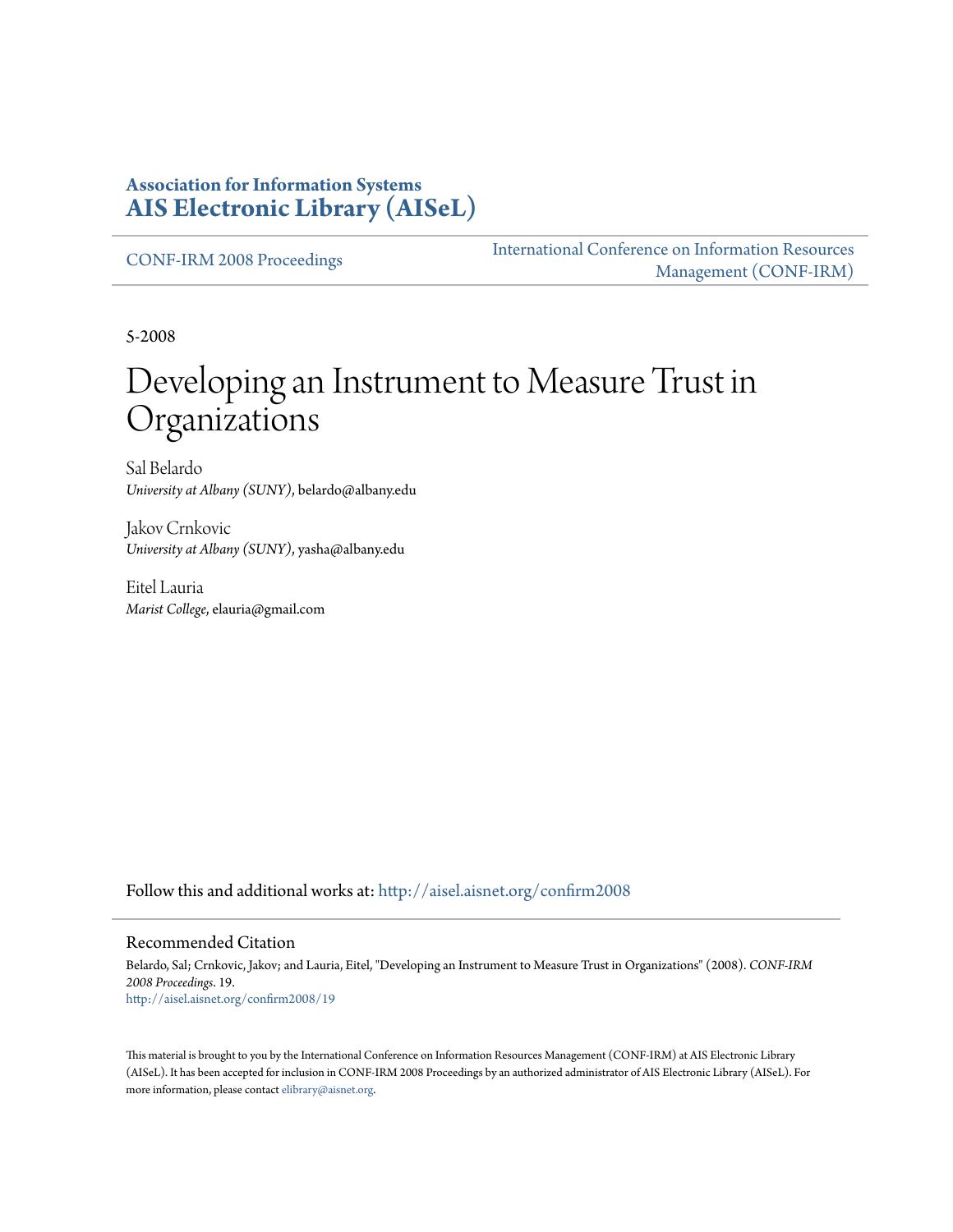## **30F. Developing an Instrument to Measure Trust in Organizations**

Sal Belardo University at Albany (SUNY), NY belardo@albany.edu

Jakov Crnkovic University at Albany (SUNY), NY yasha@albany.edu

Eitel Lauria Marist College, Poughkeepsie, NY elauria@gmail.com

### *Abstract*

This research is an attempt to develop a survey instrument to assess the level of trust in an organization and its role in fostering learning and collaboration as a way of enhancing organizational performance. We discuss the development of the survey instrument and present preliminary results from two pilot studies.

#### *Keywords*

Trust, Measurement, Organization Performance, Learning, Collaboration, Survey Instrument

#### **1. Introduction**

In Michael Porter's classic model of competition (Porter 1985), it is argued that in order for a business to prosper and survive it must develop and implement competitive strategies that enable it to successfully deal with the five forces that threaten all businesses: rivalry with existing competitors, the bargaining power of suppliers, the bargaining power of customers, the threat of new entrants into the market, and the threat posed by the introduction of substitution products into the market space. Competitive strategies that have proven successful in addressing these forces include cost leadership, differentiation, innovation, growth, and alliance. Using these strategies firms have successfully locked in customers and suppliers, created switching costs, and raised barriers to entry which in turn have enabled them to achieve a greater than normal advantage over the competition for a sustained period of time. This is what can be thought of as competitive advantage.

A study by Ernst and Young and the Wharton Research group concluded that the number one source of competitive advantage in innovation (Baum e. al., 2000). Innovation can be thought of in terms of two very different processes, incremental and radical. Incremental innovations usually emphasize cost or feature improvements in existing products or services, and are dependent upon exploitation competencies whereas radical innovations concern the development of new businesses or product lines based on new technologies or substantial cost reductions that transform the economics of business. Radical innovations require exploration competencies.

Yet another way to think about the innovation process is to consider it in terms of a simple but effective business model consisting of three entities, the value chain, the value inherent in the product or service offered, and the customer. This perspective requires that managers ask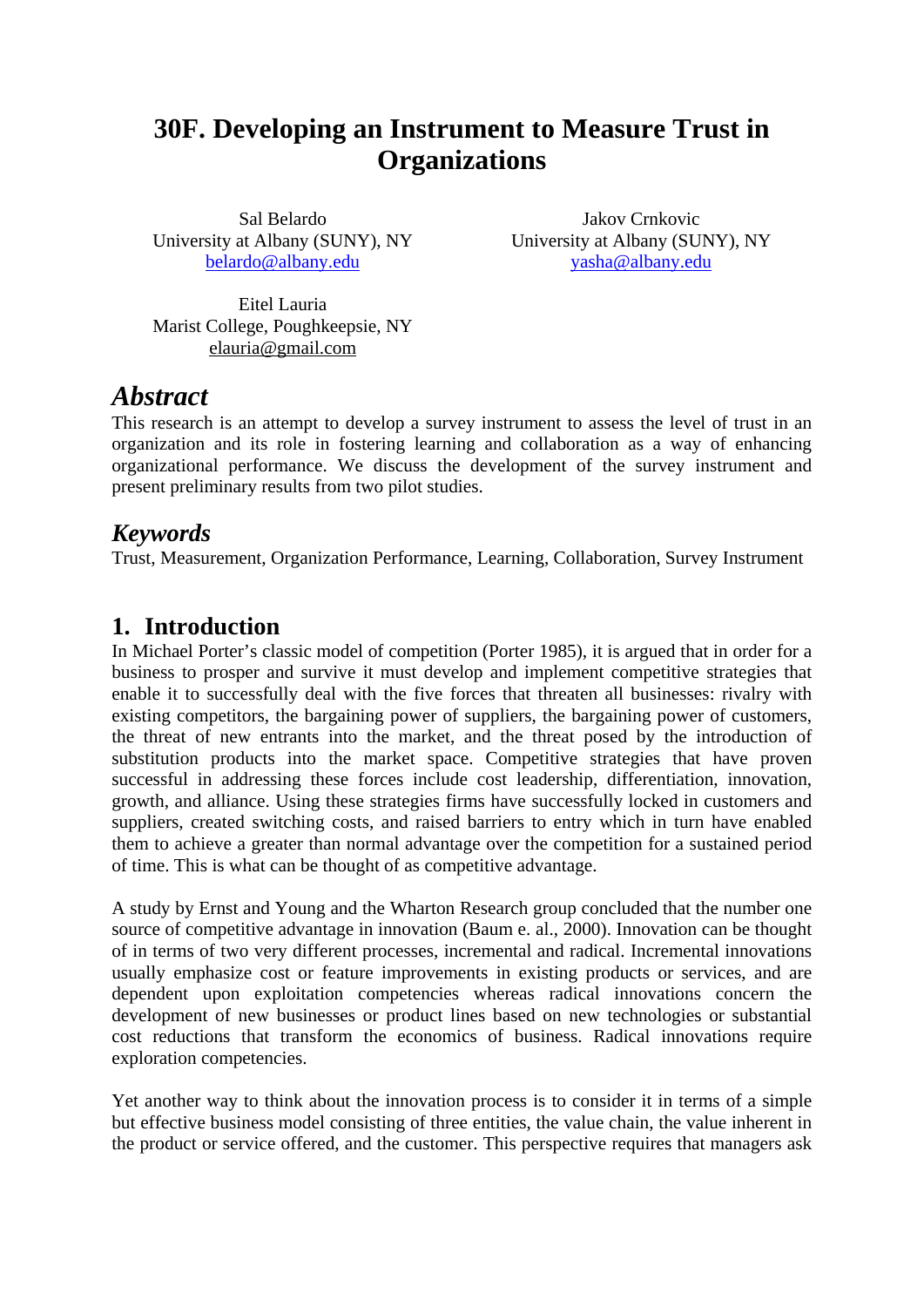three very important questions: Who are my target customers? What value do I want to deliver to them? And how will I create it?

Each of these questions in essence is designed to close what Zack (2000) has described as the strategic gap, or the difference between what the company does and what it should be doing. This gap exists because of the difference between what the company knows and what it needs to know in order to come up with innovative products and processes that customers' value. This latter difference is called the knowledge gap.

How then do we go about creating a process of closing the knowledge gap? We submit that the great German philosopher Kant would argue that in order to close the knowledge gap we must engage in a rigorous process of learning. Kant proposed that we learn in one of three ways, by experimentation, by speculation, and by what other sources of knowledge can communicate to us (Infield 1963). In the following sections we will focus on the latter means of learning and the enabling role that trust plays.

#### **2. Trust and its Role in Ensuring Learning and Collaboration**

Kant (Infield 1963) reminds us that since one third of our ability to learn results from what others tell us, our ability to learn will be seriously affected if we cannot trust others to tell us the truth. He said: "If a man spreads false news though he does no wrong to anyone in particular, he offends against mankind because if such practices were universal, mans desire for knowledge would be frustrated. For apart from speculation there are only two ways I can increase my fund of knowledge, by experience, and by what other people tell me."

Levin, D., et al (2005) note: "Fostering knowledge sharing is more than simply putting people together in a conference room or sending them on experiential learning programs. It is about creating an environment in which people are able to discern whether their colleagues are both knowledgeable and willing to extend their knowledge to the benefit of others. Without building a sense of competence and benevolence based trust between the knowledge seekers and sources, firms will find it difficult to take advantage of perhaps their most valuable resource—their employees know how. Managers play a substantial role creating the conditions through which trust is developed and fostered."

#### **3. How important to business is trust?**

Students of business have been taught, that perhaps the two most important questions that business leaders must find answers to are: What business should we be in, and what must we do in order to prosper and survive in this business? The first question is about doing the right thing or being effective. The second question is about doing that thing in such a way as to be better than the competition. This is about efficiency. Many authors have written about these questions, but Francis Fukuyama and Magda Ratajski have succinctly captured the importance of trust in ensuring these two major concerns of all businesses.

In his book "Trust: The Social Virtues and the Creation of Prosperity" Francis Fukuyama (1995) showed, as a result of his analysis of firms in various countries, that low trust cultures are very inefficient. He argued that without trust, society and, by extension, organizations would not be able to build institutions that create wealth.

In a speech on individual and corporate ethics, Magda Ratajski (1994) concluded that if everyone cheated, trust would not exist. She stated that: "Every party to every transaction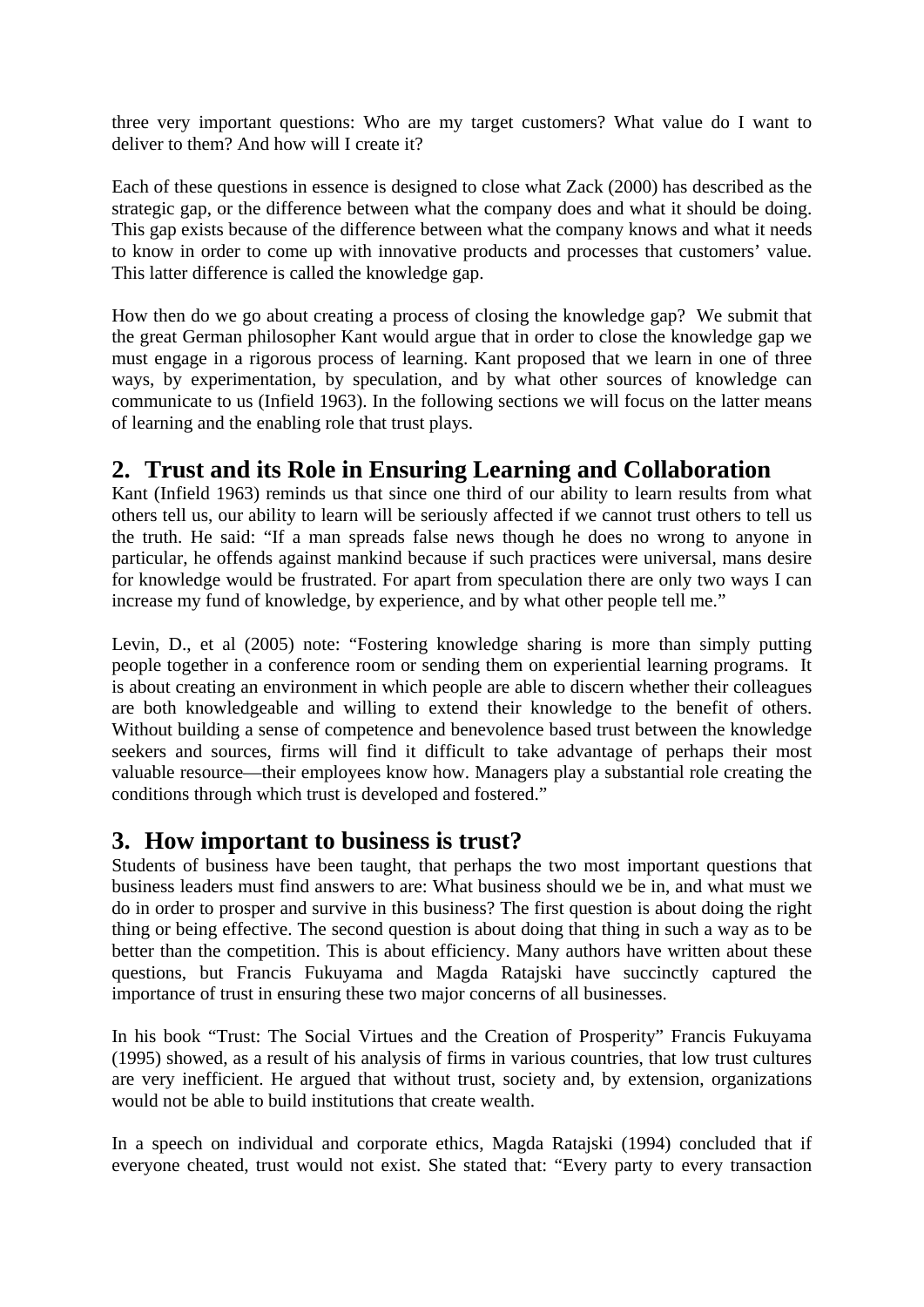would be suspicious of everyone else, and in such a system, business people would spend valuable time, energy, and resources on self protection and retaliation. In such a system there would be little incentive to take risks and to innovate."

#### **4. Creating trust within and between organizations**

What is trust, and how do we establish it within and between organizations? We can begin by describing trust in terms of what it is intended to accomplish, namely, to get people to collaborate.

Trust, it has been argued, is one of the essential conditions necessary for happiness (Beauchamp & Bowie, 1979). Establishing a climate of trust within an organization, however, is difficult since it must be built up over time, and may be influenced by a variety of factors. Bayles (1989) identified seven factors that he felt were necessary to ensure trust: honesty, candor, competence, diligence, loyalty, fairness, and discipline. Others, in describing values essential to interpersonal relationships, add factors such as caring and pursuit of excellence (Barry, 1979). Factors such as loyalty and candor are difficult to quantify and are not easily measured. Nevertheless, these obligations are extremely important. Modern organizations, characterized by constantly changing relationships, require a culture of trust that is less dependent on individual relationships. We contend that such a culture can be achieved only by an ethical organization; the ethics literature provides some clues on how to identify, measure, and operationalize trust.

Each ethical system consists of a collection of values that when practiced and supported by the participants ensures certain rights; life, liberty, or freedom from unjust physical and economic harm. As noted above, trust is essential to the efficient and effective operation of all organizations. The framers of these ethical systems understood that people would not take the risks needed to build institutions that create wealth if they did not trust in the guarantees inherent in these ethical systems.

As anyone who has studied management and organizational development will confirm, it is critically important to focus on both the means and the ends. Studies confirm that managers who focus on either production or on people exclusively will not be as successful as those who consider both simultaneously. Likewise, it is essential that, in order to create an ethical organization that will ensure trust, managers must be cognizant of both goals. For example, while teleological systems that focus on ends would emphasize individual learning, deontological, means-oriented systems would emphasize community-based learning. As Senge (1990) noted, both are essential to organizational learning, and, we might add, to efficient and effective knowledge management. With this in mind, we have identified four values that are common to both types of ethical systems, values that, we believe, are essential to establishing the practices that will ensure a culture of trust.

Among the features that describe and distinguish the various ethical systems are four values that each system has in common with the others. They are: (1) the extent to which they focus on the individual or on the broader society; (2) the extent to which complete and accurate information/knowledge is shared; (3) the extent to which rules that guide behavior are universally enforced; (4) the extent to which duty determines behavior.

The first element, we contend, concerns engagement. It's about where we get our data, information and knowledge, and whom we include in our decision-making and problemsolving efforts. In the area of knowledge management it is critically important whom we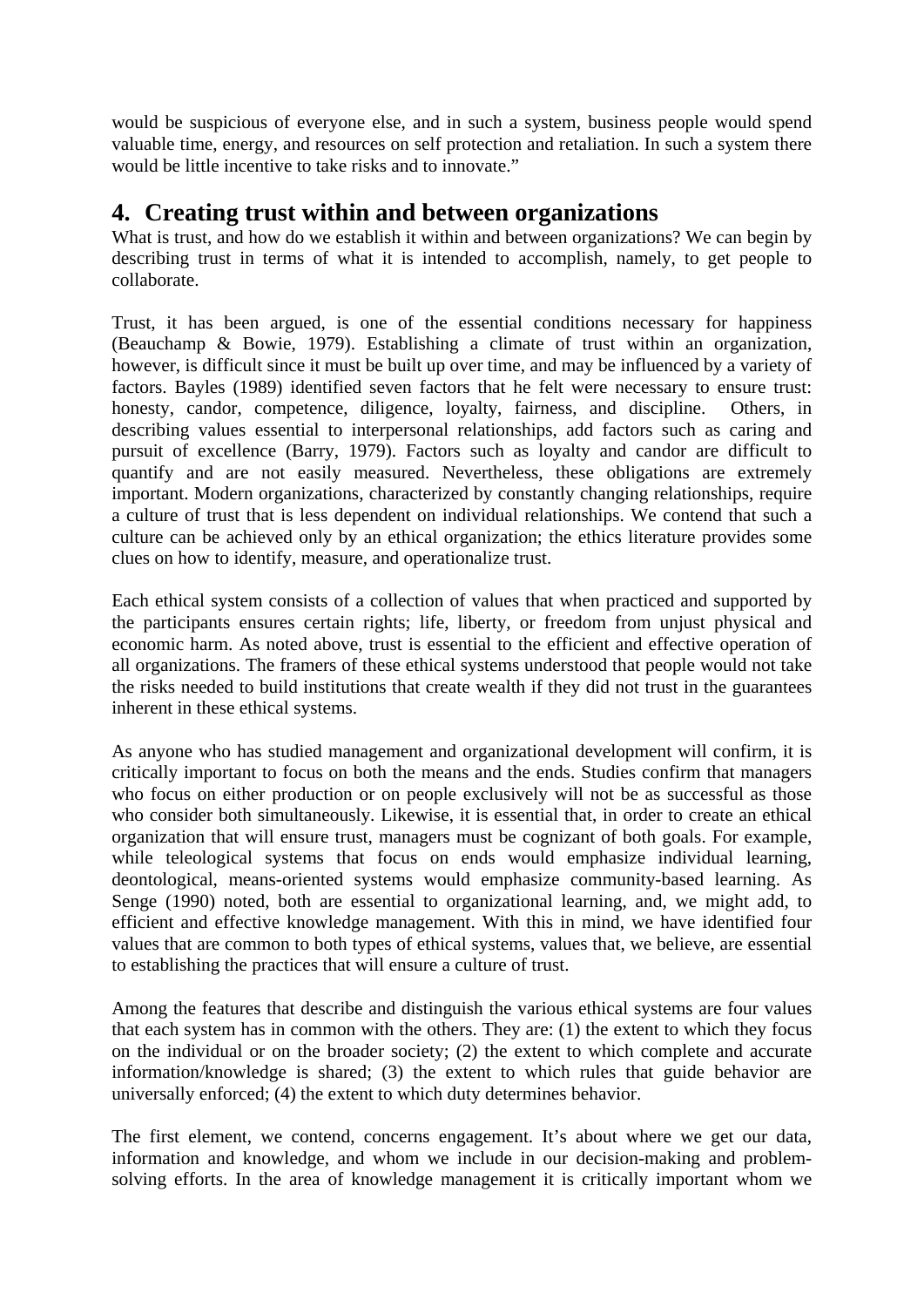listen to. We believe the underlying value here is inclusiveness. To exclude data or knowledge from our deliberations because we strongly disagree with the source is not only foolish but can, ultimately, prove disastrous.

The second element is about the extent to which we can depend upon data and information that we request to be accurate, complete, timely, etc. It is about the importance of being able to rely on the quality of the data and knowledge we are soliciting. We define the underlying value here as one of truth-telling. Truth-telling is a two-way street, so to speak. If we want to acquire high quality knowledge, we have to provide high quality knowledge in exchange. Unless we can depend upon others with whom we interact to provide us with high quality knowledge, we will not be able to learn and compete in the knowledge economy. It is essential that firms collaborate in order to build knowledge, as in the fields of HIV and Cancer research.

The third element deals with the extent to which rules and laws are universally practiced and enforced. It is about treating everyone equally. We describe this third value as consistency. Alienation and disaffection ensue when employees begin to think that fellow workers have been given special treatment. Inconsistent behavior on the part of both individuals and organizations is a sure way to thwart collaboration.

Finally, the fourth value that we have been able to divine from our analysis of the ethics literature is discipline. In order for managers to be consistent and listen to individuals with dissenting opinions, and for workers to be forthcoming, regardless of how they feel about a particular individual or situation requires discipline.

#### **5. Can we assess an organization's trust level: Building a Survey Instrument**

We have created an instrument that we have titled the: "Ethical Organization Quotient" (EOQ) that we contend can be used to assess the level of trust in organizations. The instrument consists of three parts. The first part consists of seven demographic questions. The second part consists of a set of twenty questions designed to assess the level of trust in the organization (organized into four segments: inclusiveness, truth-telling, consistency and discipline), while the third part of the instrument consists of sixteen questions designed to assess organizational performance. In the following we will discuss the second part of the instrument designed to assess the extent to which the organization practices the four values discussed above. Each question in the last two sections is rated on a scale of one to five.

#### **5.1.Inclusiveness**

Relevant to the principle of Inclusiveness, are questions designed to assess the extent to which the organization solicits the views of key stakeholders and elicits and values employee input.

Salary differentials provide evidence of the value that the organization places on the contributions of key, value-adding personnel. We are reminded of Plato's dictate that no man receive more than five times the salary of those he supervises (Buchanan 1948). We have seen a dramatic increase in the difference in income between CEO's and the average worker in recent years. In 1990 the average large company CEO made 150 times more than the average worker (Akst 1991), while in the last few years, the ratio has climbed to well over 500 to 1. One survey question that can help assess the extent to which the organization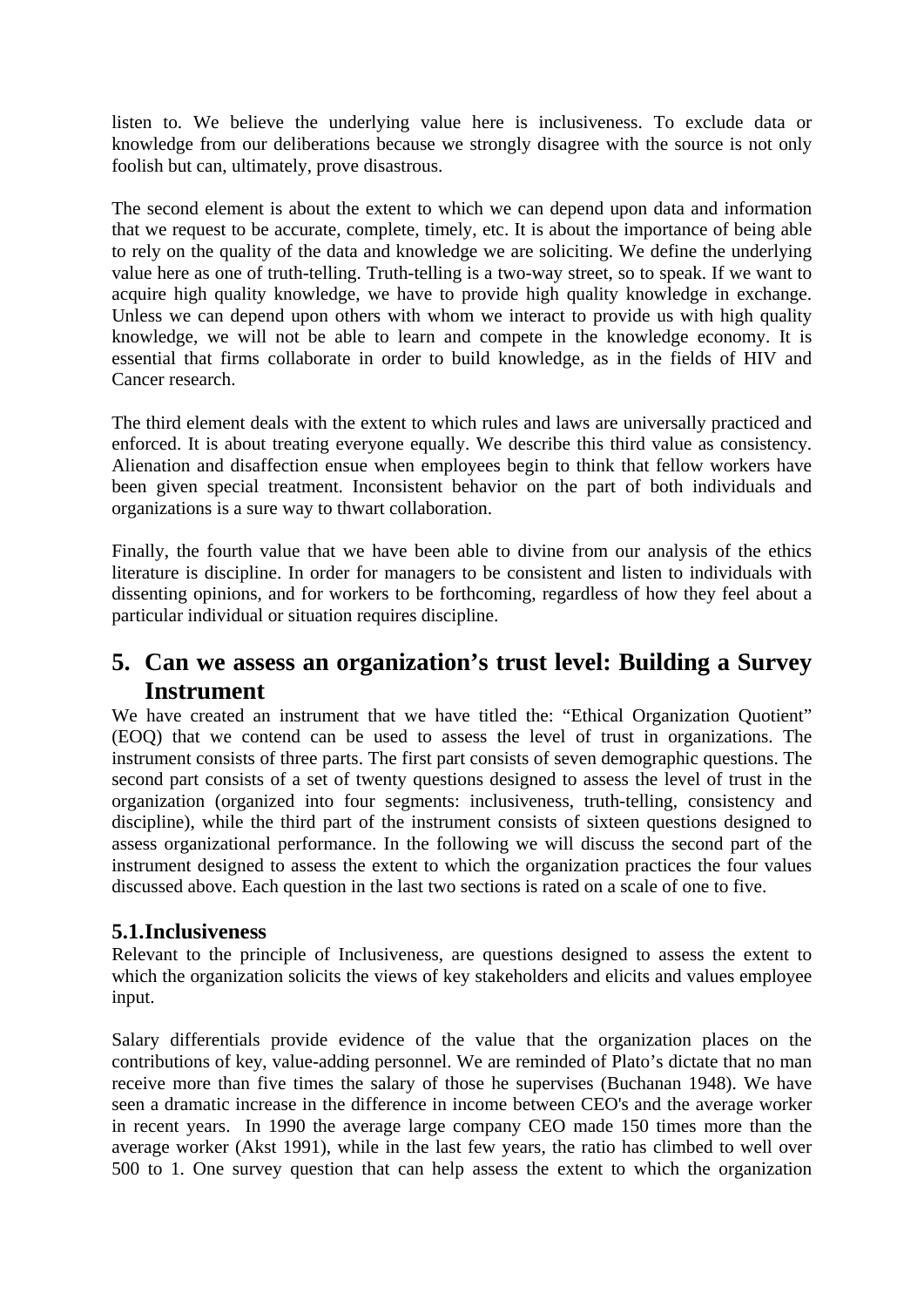practices inclusiveness is: Does your organization invest in programs such as laboratory learning or other team building programs?

#### **5.2.Truth-telling**

Business requires public acceptance; if the public does not view business as acting in its best interest, then the public will force government controls in order to encourage moral behavior.

Movements in the health care industry (requiring health care delivery entities to publish quality and performance standards) and in banking (truth in lending laws) resulted from public concern over the products and services delivered by each of these business sectors.

Questions under the heading: Truth-telling attempt to measure the extent to which truthtelling exists between the organizations and its customers as well as between employers and employees. One question designed to assess truth-telling is: Does your organization fully and unconditionally support those who call attention to unethical practices (e.g., an individual sometimes referred to as a whistleblower)?

#### **5.3.Consistency**

Consistency is essential in building trust between the organization and key stakeholders, including customers and employees. One question under this heading is designed to determine whether the organization has a company credo and, if so, the extent to which it is followed. Companies such as Johnson and Johnson should be viewed as a standard or Benchmark against which all other companies can compare themselves. Questions under the heading Consistency attempt to determine whether the organization has settled on a standard, or set of standards, by which it can ensure the consistency of products, processes (manufacturing and business), and services. One such question is: How would you describe your company's approach to standards?

#### **5.4.Discipline**

The questions under the value heading Discipline are designed to determine the extent, to which the organization promotes learning, independence, and responsible behavior on the part of its employees. Participative management, a crucial element in an ethical organization, requires that senior managers must examine their approach to managing, and where appropriate change. Managers for example cannot simply dictate what employees are expected to do. They must be able to tell employees why they are requested to perform certain activities, not just command them to do so. In this way the employees are able to better evaluate their performance. As anyone familiar with total quality management will recognize the importance of this value. In an ethical organization, employees also have a responsibility to become more professional in performing their jobs. Questions under the heading Discipline include several found in the professional ethics literature. The following is a version of one such question: Please describe the extent to which your organization has effectively established and implemented a working Ethics Committee. An answer of 1 should be used if no such entity exists, or if such a committee exists but people do not abide by its tenets.

#### **5.5. Does a high EOQ Result in Improved Operational Performance?**

The last part of the survey instrument deals with Operational Performance (OP). While most managers believe as Peter Huber Managing Director of Vibro-Meter in Switzerland contends that "Trust is the essence in our businesses and the absence thereof the root cause of most of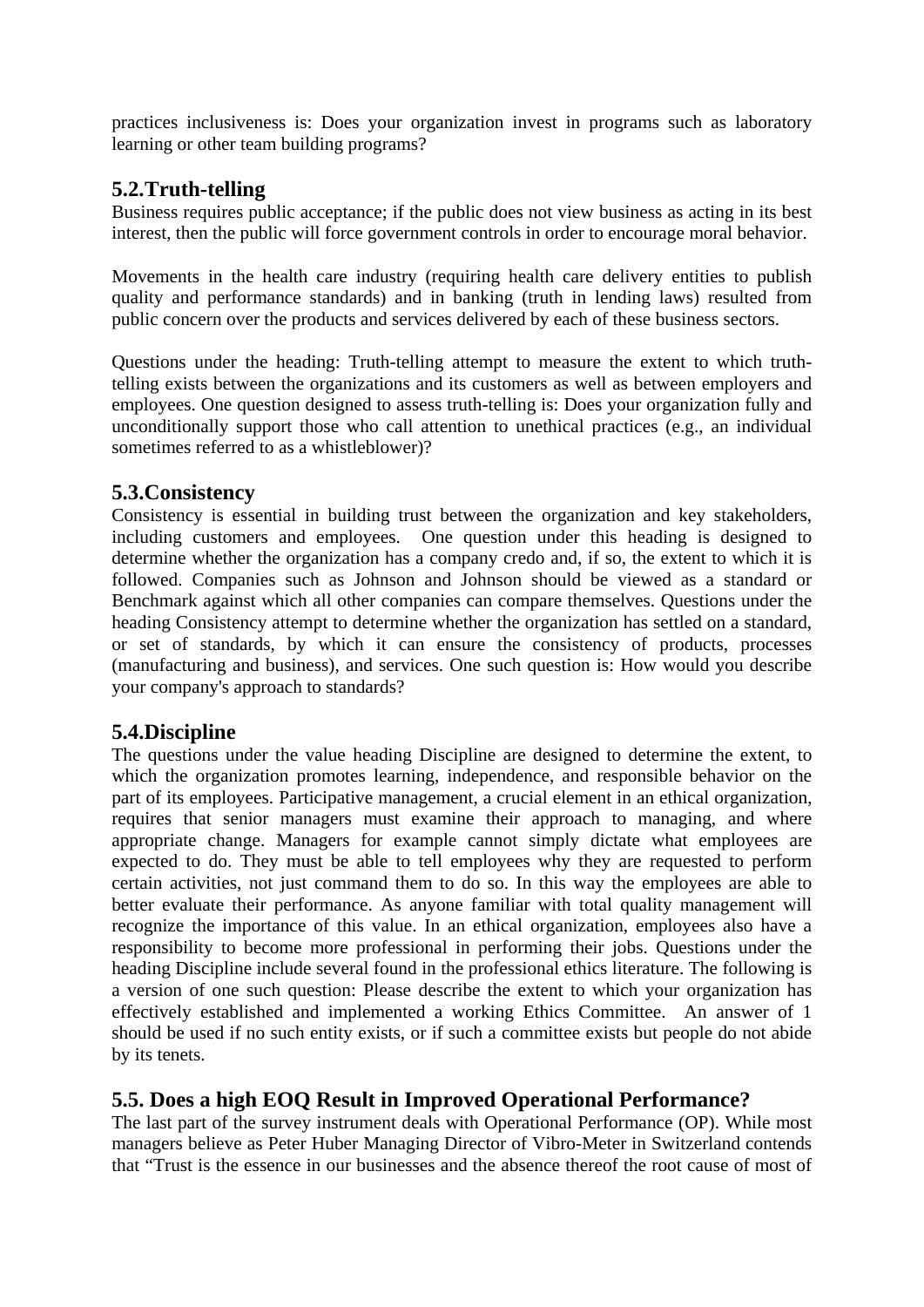the problems we deal with," very few managers have been able to assess the extent to which trust influences organizational performance.

To measure OP we first engaged in an extensive literature review. As a result, we were able to generate 16 non-financial performance-related items. We excluded financial measures not only because financial performance measures are difficult to obtain, but also because nonfinancial measures have been recognized as good indicators of performance (Dess and Robinson, 1984, Asoh, Belardo and Crnkovic 2007). Performance measures were drawn from four dimensions: goal achievement (cost reduction, improved speed), enhancing agility (flexibility, responsiveness, proficiency, and adaptability), and employees' development (e.g. reward, evaluation, communication, hiring) and customer services (feedback, communication). The items are measured on the same 5-point scale, as was the rest of the survey.

#### **6. Preliminary results are encouraging**

Our instrument was tested with a group of 51 managers from Switzerland, Germany and Italy attending a Zurich based MBA program. The majority of these participants (45) were from private or publicly traded companies, while 6 were from the governmental organizations. The quality of survey data was very good. In only 4 cases were there missing answers, and in these instances no more than two questions went unanswered. The missing answers may be the result of a cultural or language translation problem in spite of the fact that all participants are fluent in English. We are working to improve the instrument. These issues will be addressed in subsequent analyses. Initial relationships are presented in the Table 1.

As can be seen from this abbreviated table of descriptive statistics, the pilot test results are encouraging. There appears to be a high degree of correlation between the Level of Trust and Organizational performance, (the correlation coefficient is slightly smaller  $r=0.74$  for only private organizations). Comparing the segments inside the area of EOQ, however, suggests that more work needs to be done. For example, the poor degree of correlation among values such as discipline and inclusiveness and between consistency and truth-telling suggest that the questions associated with each value need to be reconstructed. Our next step is to run a second pilot with slightly modified questions. The Calculated EOQ (EOQ=3.32) may be used for comparisons between demographic categories, departments within the organization, between organizations and inside the peer group. There are many more options to be considered including the conduct of longitudinal studies. While the preliminary results are encouraging, it remains for us to validate this instrument. This will require more surveys especially if we elect to use SEM.

| Relationship                                     | Coefficient of     |
|--------------------------------------------------|--------------------|
|                                                  | linear correlation |
| $Performance = Linear function(level of trust)$  | 0.76               |
| Truth-telling=Linear function of (Inclusiveness) | 0.64               |
| Consistency = Linear function of (Inclusiveness) | 0.63               |
| Discipline=Linear function of (Inclusiveness)    | 0.37               |
| Consistency = Linear function of (Truth-telling) | 0.34               |
| Discipline = Linear function of (Truth-telling)  | 0.47               |
| Discipline = Linear function of (Consistency)    | 0.41               |

**Table 1**: Preliminary descriptive statistics